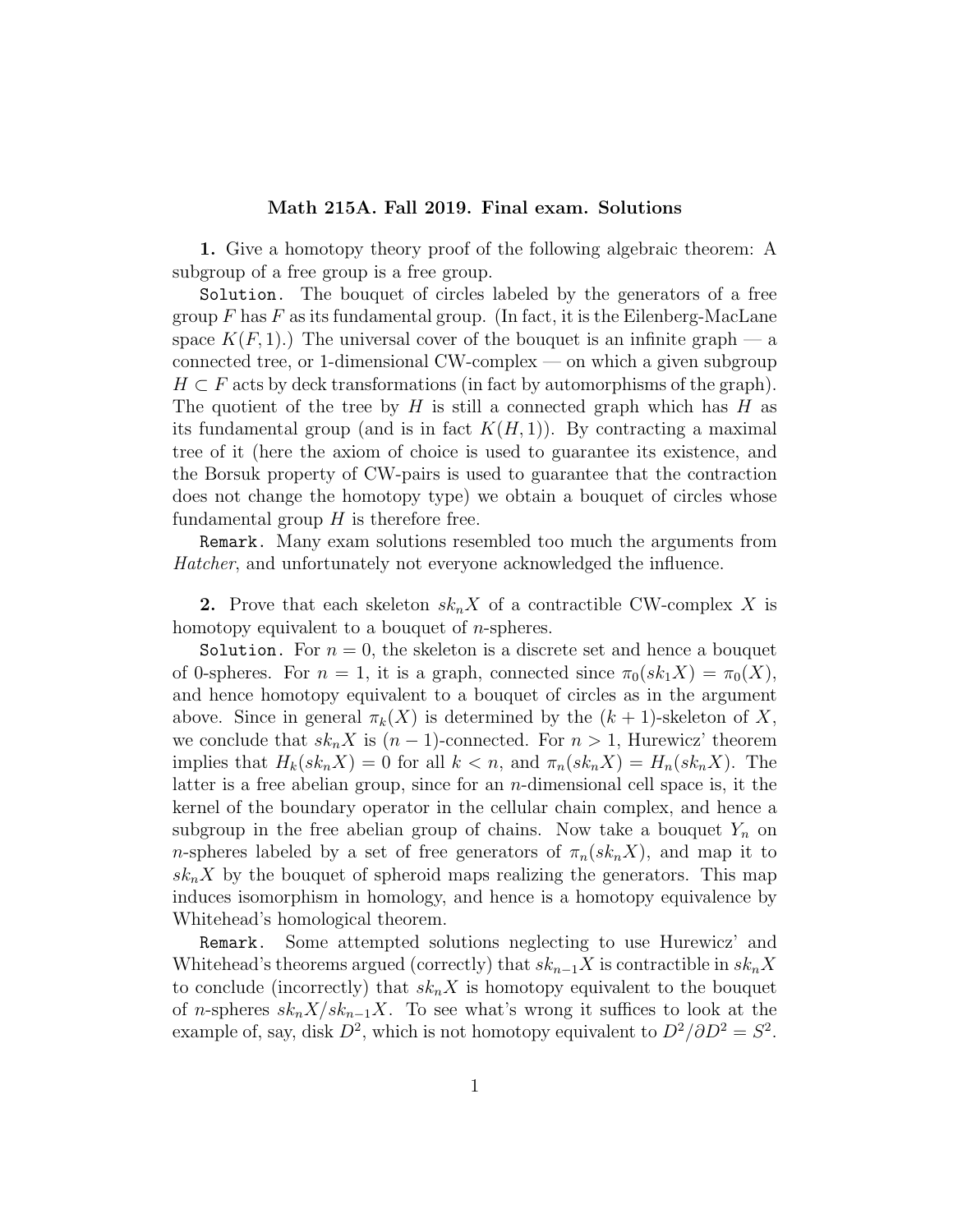**3.** Prove that  $\Omega G_+(\infty, n)$  is weakly homotopy equivalent to  $SO_n$ .

Solution 1. It follows from homotopy sequences of the fibrations  $EG \stackrel{G}{\rightarrow}$ BG and  $P(BG) \stackrel{\Omega BG}{\rightarrow} BG$  (where  $P(X)$  stands for the space of based paths in  $(X, x_0)$ , and is contractible, as well as EG is) that  $\pi_k(G) = \pi_{k+1}(BG)$  $\pi_k(\Omega G)$  for all k. To guarantee the WHE, we need a map between the spaces that would induce the isomorphisms.

A map  $\Omega BG \to G$  would require a canonical lifting of loops; in terms of the bundle  $V(\infty,n) \to G_+(\infty,n)$ , picking an orthonormal frame for every loop of oriented *n*-dimensional subspaces in  $\mathbb{R}^{\infty}$ . There is no a natural way of doing this. However, on can introduce and use a *connection* (a "gauge field" in physicists' terms). To realize this plan, one shows first that smooth loops form a subspace  $\Omega_{sm}G_{+}(\infty,n)$  weakly homotopy equivalent to  $\Omega G_{+}(\infty,n)$ . Then, using a Riemannian metric on the Stiefel manifold, one takes at each point of it the tangent subspace orthogonal to the fiber (i.e. to the orbit of  $SO_n$ ). The usual notion of connection requires such a field of tangent orthogonal complements to the fibers to be  $SO_n$ -invariant, which can be achieved by first taking the Riemannian metric invariant (by averaging any seed metric over the action of the compact group). In any case, once such orthogonal complements are selected, smooth paths from the base can be canonically lifted (by solving appropriate ODEs) to paths in the Stiefel manifold starting an a base point (an initial frame) over the base point in the grassmannian. Assigning to a path from  $P_{sm}(G_+(\infty, n))$  the endpoint of its lift, we obtain a map  $P_{sm}(G_{+}(\infty,n)) \to V(\infty,n)$  which commutes with the projections to the base, and thus induces the needed maps between the homotopy sequences, and (by the five-lemma) a WHE  $\Omega_{sm}G_{+}\infty$ ,  $n) \to SO_n$  between the fibers.

Solution 2. It is actually easier to construct a map in the opposite direction:  $G \to \Omega BG$ . Namely, for a finite-dimensional Lie group G and cellular  $BG$ , one may assume  $EG$  also cellular (in any case, our Stiefel manifold  $V(\infty, n)$  is an inductive limit of compact manifolds, and this is all that's needed), and so EG is contractible. Let  $\Phi : EG \times [0,1] \to EG$  be a homotopy between the constant map  $EG \to x_0 \in EG$  and the identity. Composing  $\Phi$ with the projection  $\pi : EG \to BG$ , we obtain a map from EG to the space of paths in BG starting at  $y_0 = \pi(x_0)$ . This map commutes with the projections of both spaces to  $BG$ , and hence provides the needed morphism between the homotopy sequences, and a WHE between the fibers.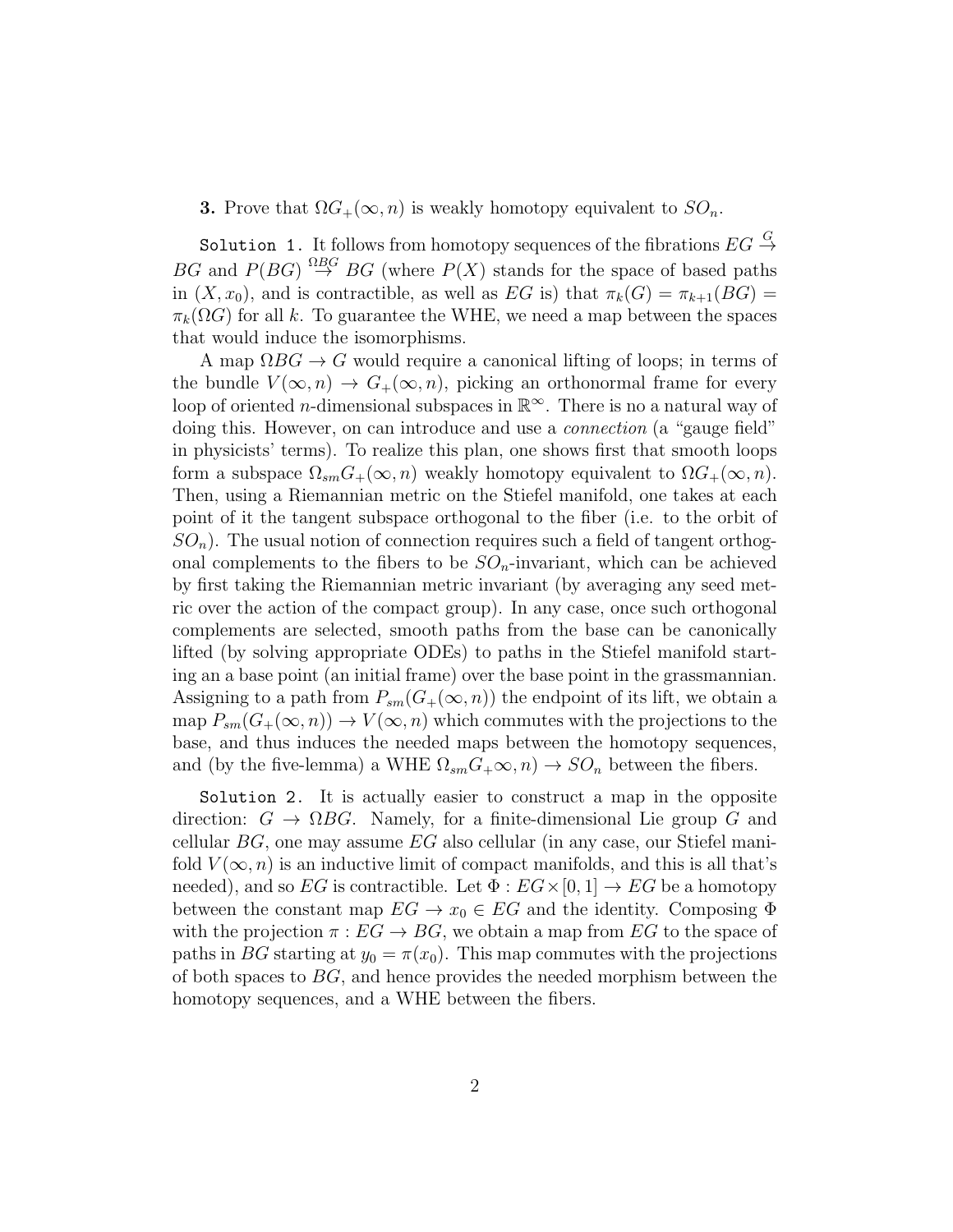Solution 3 (inspired by one exam paper). Put  $M = \{(x, p) \in EG \times$  $P(BG, y_0) | p(1) = \pi(x)$ . Projection  $(x, p) \mapsto p$  is a locally trivial fibration of M over the (contractible!) path space with the fiber  $\pi^{-1}(p(1)) \cong G$ . Thus, the inclusion  $G \subset M$  of the fiber into the total space is a WHE. Projection  $(x, p) \mapsto x$  is a Hurewicz fibration over (weakly contractible!) EG with the fiber  $\Omega BG$  (over any  $x_0 \in \pi^{-1}(y_0)$ ). Thus, the inclusion  $\Omega BG \subset M$  of the fiber into the total space is a WHE.

Solution 4 (inspired by another exam paper). For any cell space  $X$ ,  $\pi(X, BG) = St(X; G)$ , the set of equivalence classes of principal G-bundles over X. Likewise,  $\pi(X, \Omega BG) = \pi(\Sigma X^+, BG) = St(\Sigma X^+; G)$ .

There are some subtleties here. First, BG has no natural base point, so one needs to pick one. Next, since  $X$  comes without base point, the first equality requires introducing  $X^+ = X \sqcup pt$ , so that the suspension  $\Sigma X^+$  is in fact a Thom space — one-point compactification of  $X \times \mathbb{R}$ . The second equality requires therefore the base-point version of the bundle classification theory, where one may assume that the fiber over the base point is identified with G once and forever.

Now, such a principal G-bundle over the suspension  $\Sigma X^+$ , which is glued from two cones  $C_{\pm}X$  over their bases and at the vertices, can be trivialized over the cones  $C_{\pm}X$  and then described by the comparison map  $g: X \mapsto G$ over the glued bases. Thus,  $St(X; G)$  can be described as the quotient of the group  $G^X$  of maps  $X \to G$  by the action of the group of re-trivializations  $\psi_+ : C_+X \to G$ , which must be standard at the vertices:  $\psi_+(v_+) = e$ , and act via the left and right translations:  $g \mapsto \psi_+|_X g \psi_-^{-1}|_X$ . The group of re-trivializations satisfying  $\psi_+(v_+) = e$  is contractible (together with the cones themselves), so we obtain a (surjective) map  $St(\Sigma X^+; G) \to \pi(X, G)$ to the set of path-connected components of  $G<sup>X</sup>$ . Injectivity is also clear: if  $G: X \times [0,1] \to G$  is a homotopy between  $g_0$  and  $g_1$ , then  $G(x,t)g_0(x)^{-1}$ factors through the map  $\psi : (CX, v) \to (G, e)$ , and  $g_1 = \psi|_{t=1}g_0$ . Thus, we obtain a bijection between  $\pi(X, \Omega BG)$  and  $\pi(X, G)$ , which is (as it is easy to see) natural in X. Therefore  $\Omega BG$  and G are weakly homotopy equivalent.

4. Prove that  $S^2$  smoothly embedded (or even immersed) in  $\mathbb{C}^2$  has at least two distinct points where the tangent planes are complex lines.

Solution. In fact replacing "embedded" (as it is stated in our text) with "immersed", I am afraid, I was overly optimistic (and I suspect, counterexamples exist). So, my solution does use the fact that the surface is embedded in  $\mathbb{R}^4$ .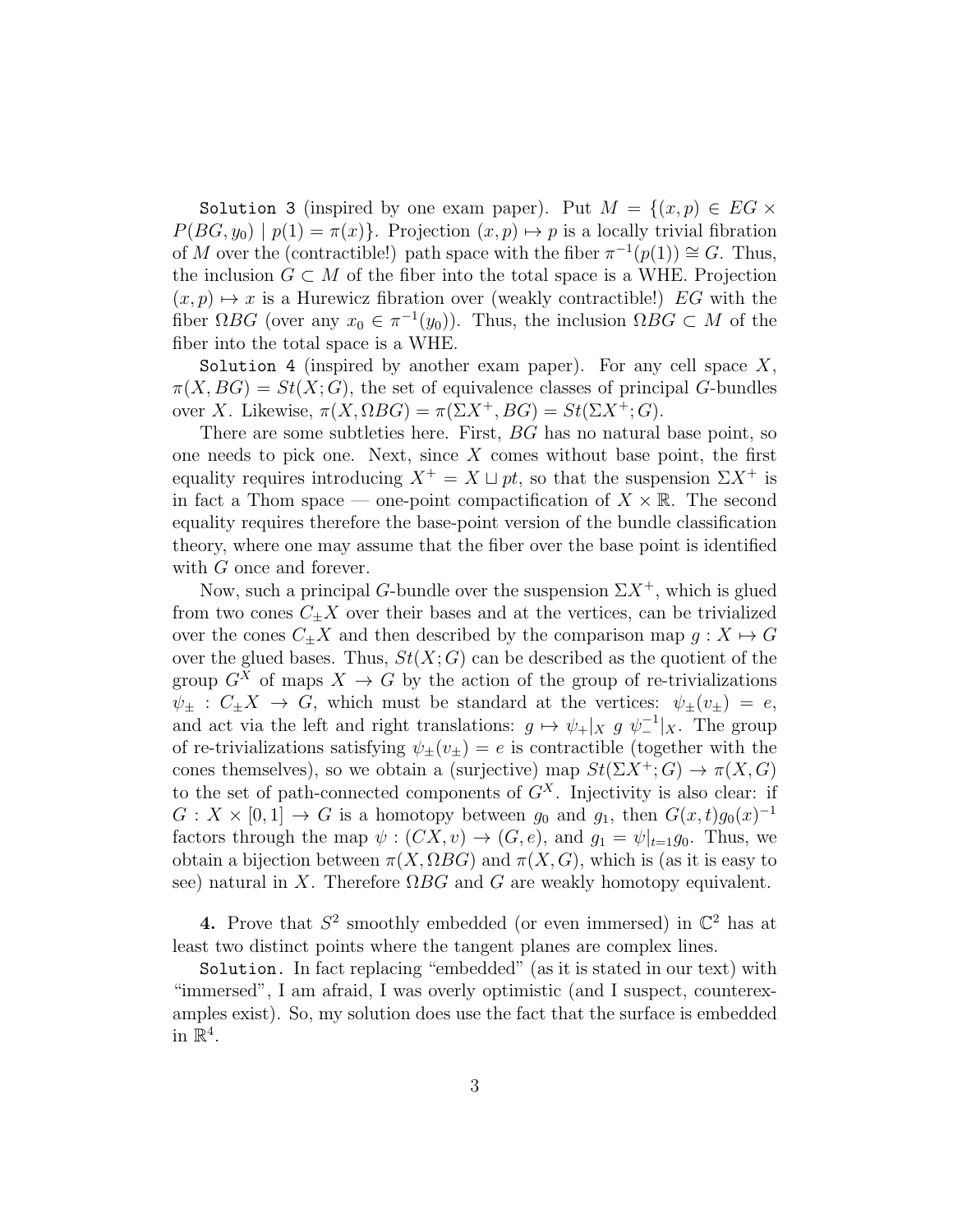Namely, both the tangent and normal bundles are orientable, and are induced by the *Gauss map*  $g: S^2 \ni x \mapsto T_xS^2 \in G_+(4, 2)$  from the tautological bundle over the grassmannian and from its complementary bundle respectively. The self-intersection index of the zero section in the tangent bundle is equal to the Euler characteristic  $\chi$  (as for any closed oriented manifold), i.e. 2 for the sphere. The similar self-intersection index for the normal bundle is 0. This is because it coincides with the self-intersection index of the surface in  $\mathbb{R}^4$ , which is acyclic (or, simply speaking, since one can translate the surface far away from itself). Here is where the answer for immersions would be different: each transverse self-intersection point of the immersed surface would add  $\pm 2$  to the self-intersection index in the normal bundle, with the zero total as the self-intersection index in the ambient  $\mathbb{R}^4$ .

On the other hand,  $G_+(4,2) = S^2 \times S^2$  has its 2nd homology group isomorphic to  $\mathbb{Z}^2$ . The idea now is that the two intersection numbers,  $\chi = 2$ and 0, determine the homology class  $g_*[S^2] \in \mathbb{Z}^2$ . Then the intersection index of this class with  $[\mathbb{C}P^1] \subset G_+(4,2)$  formed by complex lines in  $\mathbb{C}^2 = \mathbb{R}^4$ can be found from any example. E.g. take the standard unit sphere in  $\mathbb{R}^3 = \mathbb{C} \times \mathbb{R} \subset \mathbb{C}^2$  to find that it has two tangent planes parallel to  $\mathbb{C} \times 0$ , of which just one is oriented as the complex line. So, the intersection index equals 1, implying that every embedded sphere must have a point where the oriented tangent plane is a complex line with the complex orientation. The same result for the  $\mathbb{C}P^1$  of complex lines with the anti-complex orientation (they form a locus in  $G_{+}(4,2)$  disjoint from the previous  $\mathbb{C}P^{1}$ ) guarantees the existence of a 2nd tangent plane parallel to a complex line.

To show that the two intersection numbers determine the Gauss class  $g_*[S^2]$ , one only needs to check that the 1-st Chern classes of the two  $SO(2)$  =  $U(1)$ -bundles over  $G_{+}(4,2)$  — the tautological one, and its complementary — form a coordinate system on  $H_2(G_+(4, 2))$ . This can be approached by direct computation, which may look rather arbitrary.

In fact the situation is somewhat subtle. One could think that the 1st Chern classes of the two complementary  $SO(2)$ -bundles should be opposite (and hence linearly dependent). However, the sum of the bundles is trivial as an  $SO(4)$ -bundle, not as a  $U(2)$ -bundle, and as a result the expectation is incorrect. (According to Michael Atiyah, this is what physicists call an anomaly: you solve a problem, and discover that your expectations were wrong!) Instead, there are two inclusions of  $S^2 \times S^2 = G_+(4, 2)$  into  $G_+(\infty, 2)$ (which, as we know, is homotopy equivalent to  $\mathbb{C}P^{\infty}$ ), each inducing one of the two tautological  $SO(2)$ -bundles. In terms of Plücker coordinates  $P_{ij}$ ,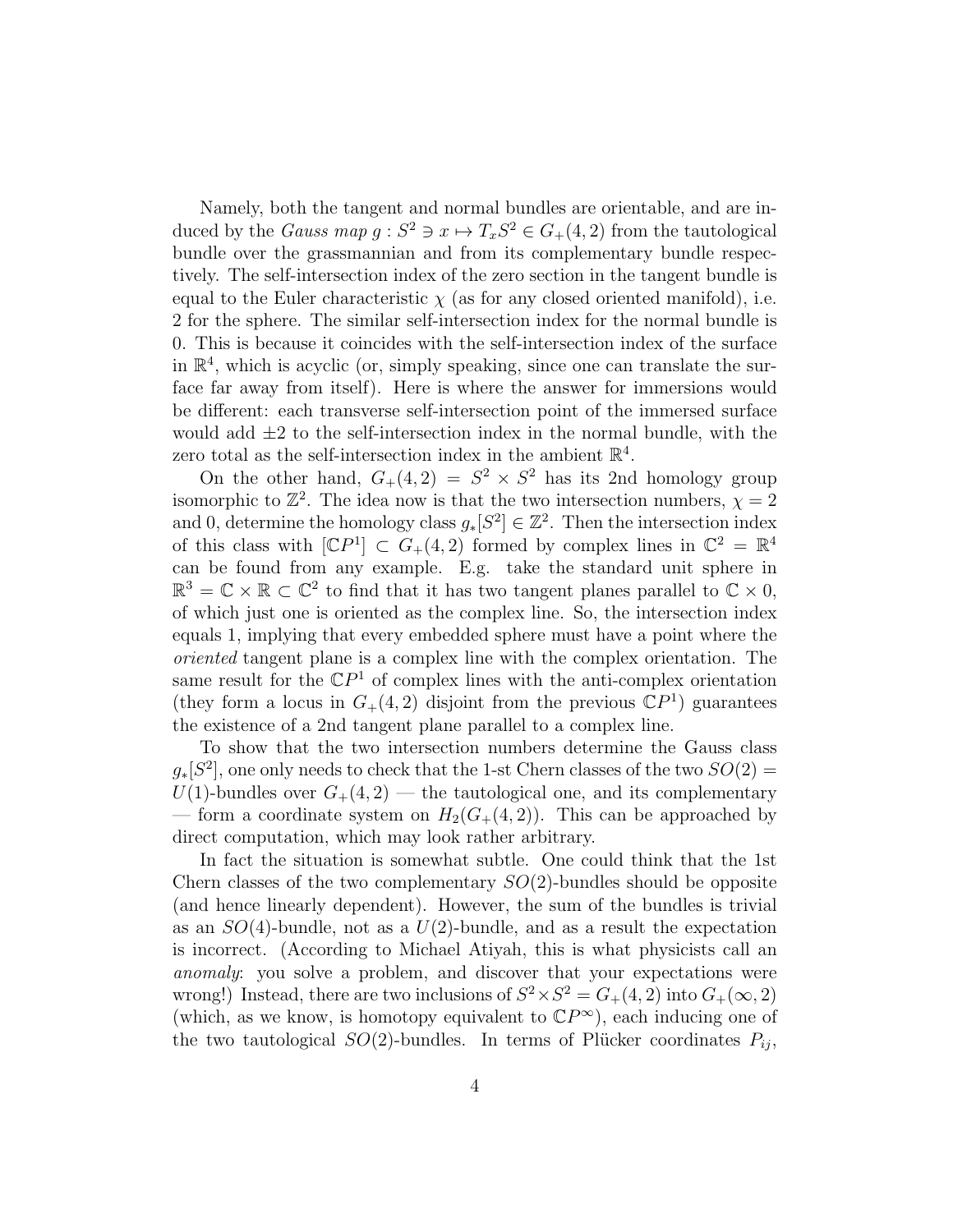$1 \leq i < j \leq 4$  on the grassmannian  $P_{12}P_{34} - P_{13}P_{24} + P_{14}P_{23} = 0, \sum P_{ij}^2 = 1,$ the involution interchanging an oriented plane in  $\mathbb{R}^4$  with its orthogonal complement, acts as the Hodge ∗-operator:  $P_{12} \leftrightarrow P_{34}$ ,  $P_{13} \leftrightarrow -P_{24}$ ,  $P_{14} \leftrightarrow$  $P_{23}$ . In terms of the product  $S^2 \times S^2$ , this operation acts as the central symmetry on one of the factors (and identity on the other). In the coordinates  $(x, y)$  on  $H_2(S^2 \times S^2) = \mathbb{Z}^2$ , let the involution be  $(x, y) \mapsto (x, -y)$ , let  $ax + by$ be the 1st Chern class of the tautological bundle, and hence  $ax - by$  be the 1st Chern class of the complementary one. For the aforementioned standard embedding of  $S^2$  in  $\mathbb{R}^4$ , the Gauss map lands in a plane  $P_{34} = P_{24} = P_{23} = 0$ (in suitable Plücker coordinates). In terms of  $S^2 \times S^2$ , this is a diagonal sphere (or anti-diagonal, depending on the choice of orientations of the factors). So, we may assume that  $g_*[S^2] = (1,1)$  in our coordinates. Then the values  $a + b = 2$  and  $a - b = 0$  show that  $a = b = 1$ , i.e. the two 1st Chern classes have the form  $x + y$  and  $x - y$  and are indeed linearly independent.

Well, maybe there is a shorter way of checking this.

**5.** Let f be a continuous map f from the *n*-torus  $\mathbb{R}^n/\mathbb{Z}^n$  to itself, and let  $A: \mathbb{Z}^n \to \mathbb{Z}^n$  denote the homomorphism induced by f on the fundamental group of the torus. Prove that f has at least  $|\det(I - A)|$  distinct fixed points.

Solution. The homology  $H_{\bullet}(T^n)$  of the torus  $T^n = \mathbb{R}^n/\mathbb{Z}^n$  is the "exterior algebra"  $\Lambda^{\bullet}(\mathbb{Z}^n)$  of the lattice. Consequently,  $\det(I - A)$ , as it was calculated in some exam papers, is the super-trace of  $f_*$  on  $H_{\bullet}(T^n)$ . Thus,  $\det(I - A)$  is the Lefschetz number of f. When it is non-zero, the linear map  $x \mapsto Ax : T^n \to T^n$  has  $|\det(I - A)|$  non-degenerate fixed points each contributing  $\pm 1 = \text{sign} \det(I - A)$  into the Lefschetz formula. Thus, A has as few fixed points as the map  $f$  having only non-degenerate fixed points can possibly have in agreement with Lefschetz' lower bound. Yet, this is not what the problem is about, since it asks to show that even when fixed points are allowed to degenerate, their number cannot become smaller than this bound.

Intuitively this suggests that somehow the fixed points of A are all "topologically different" in nature, and when  $A$  is deformed into a (non-linear)  $f$ , new fixed points can be born or die (usually in pairs), but there should remain at least one such fixed point of each of  $|\det(I - A)|$  topological types.

One way to make sense of this intuition would be to start with the linear map  $I - A : \mathbb{R}^n/\mathbb{Z}^n \to \mathbb{R}^n/\mathbb{Z}^n$ . It is a covering of degree  $\det(I - A)$  (assuming that the number is non-zero), and maps  $\mathbb{Z}^n = \pi_1(T^n)$  to its own sublattice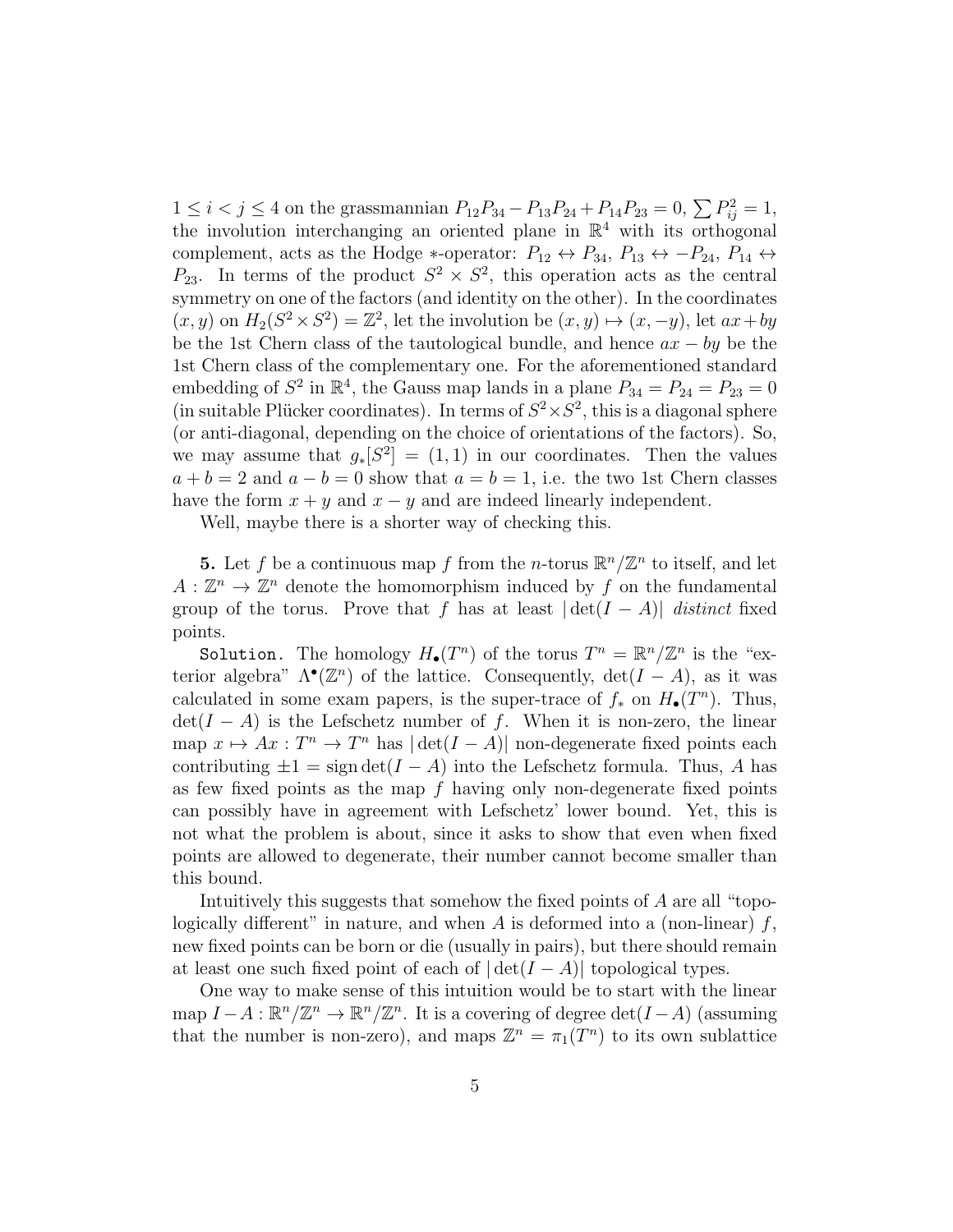of index  $|\det(I - A)|$ . Since  $T^n$  is a group, we can consider the difference id  $-f$  even when f is non-linear (think of mapping  $T^n$  to the graph of f in  $T^n \times T^n$ , and then projecting along the diagonal). The hypothesis that  $A = f_*$  implies that  $(id - f)_* = I - A$ , i.e. that the image  $(id - f)_* \pi_1(T^n)$ is the same sublattice of index  $|\det(I - A)|$  in  $\pi_1(T^n)$ . Now the homotopy lifting property of coverings shows that id  $-f = (I - A) \circ g$ , i.e. factors through a degree-1 map  $g: T^n \to T^n$ . The fixed points of f are zeroes of id  $-f$ , i.e. inverse images under g of the fixed points of A. Since g, being a non-zero degree map, is surjective, the result follows.

6. In a closed manifold M, let  $Z_1, \ldots, Z_n$  be closed submanifolds of positive codimensions such that the cup-product of the Poincaré-duals of their fundamental classes in non-zero in  $\overline{H}^\bullet(M;\mathbb{Z}_2)$ :  $D^{-1}[Z_1]\cup\cdots\cup D^{-1}[Z_n]\neq 0$ 0. Prove that a smooth function on M has at least  $n + 1$  distinct critical points, and conclude that this lower bound holds for functions on  $\mathbb{R}P^n$ ,  $\mathbb{C}P^n$ , and  $\mathbb{H}P^n$ .

Solution. The solutions of this problem submitted in the exam were from those who had mastered the Lusternik-Schnirelmann theory beforehand, and knew that the number of geometrically distinct critical points of a function on a manifold is bounded below by the so-called *category*, and that the latter one is bounded below by the so-called *cup-length*. This approach brings to mind the joke about a mathematician who, instead of boiling a water-filled tea-kettle by putting it on the stove (as every physicist would do), pours the water out, thereby reducing the problem to the previous, "already solved" one, when the given tea-kettle was empty.

Here is a straightforward, "physicist's" solution. Given a smooth function  $f: M \to R$ , suppose we have a cycle (e.g. the fundamental cycle [C] of some submanifold) sitting in the part  $M_{+} = \{x \in M \mid f(x) \leq f_{crit} + \epsilon\}$  of the manifold beneath a level of  $f$  slightly above a critical one. We can try to use a Riemannian metric and the flow of the gradient vector field  $\dot{x} = -\nabla f(x)$  in order to pull the cycle to the part  $M_-\subset M_+$  beneath a level  $f_{crit}-\epsilon$  slightly below the critical one. We will succeed, provided that  $C$  is disjoint from  $\epsilon$ -size neighborhoods of the critical points of f with the critical value  $f_{crit}$ , since outside such neighborhoods the gradient flow contracts  $M_+$  to  $M_-$ . However, even if we fail, i.e. in the process of deformation  $C$  "gets stuck" at the critical points, we can take the cap-product  $C \cap D^{-1}[Z]$  of C with a class Poincarédual to a positive codimension cycle. We can assume that such a cycle avoids those dangerous  $\epsilon$ -neighborhoods of the critical points, since the critical point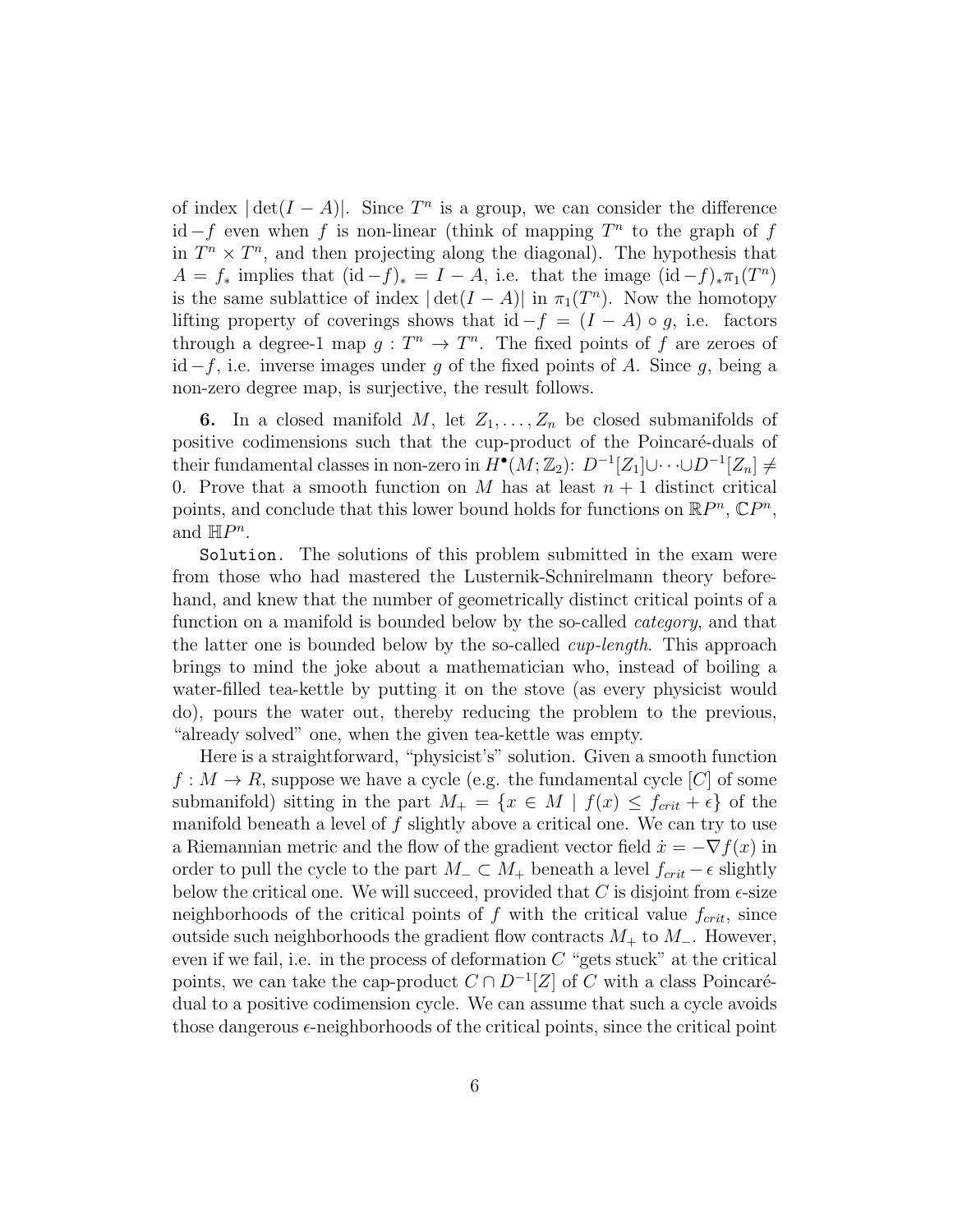are isolated (if not, they are infinitely many, so there is nothing to prove). To avoid technical complications with Peano maps, triangulations, or smooth approximations of singular cycles, we assume that  $Z$  is a submanifold. Since the cap-product is supported near  $Z$ , it is represented (geometrically by the transverse intersection  $[C \cap Z]$  by a cycle which can be pulled down to M\_ without obstructions.

Now, imagine that the total number of critical points of  $f$  is finite, but the number of critcal levels  $\leq n$ . Then, starting with [M], and replacing it inductively with  $[M] \cap D^{-1}[Z_1]$ , then  $[M] \cap D^{-1}[Z_1] \cap D^{-1}[Z_2]$ , etc. every time we cross a critical level, we end up after  $n$  steps with a nonzero class  $D^{-1}[Z_1] \cup \cdots \cup D^{-1}[Z_n]$  Poincaré-dual to a cycle in the empty set  $\{x \in$  $M | f(x) < \min f$  — a contradiction!

7. Prove that  $H^{\bullet}(\mathbb{C}G(4,2))$  can be described as the ring generated by classes  $c_1$  and  $c_2$  of degrees 2 and 4 respectively, which satisfy the relation  $(1 + c_1 + c_2)(1 + c'_1 + c'_2)$  $\mathcal{L}_2$  = 1. More precisely, this identity allows one to  $\overset{\cdot}{\text{express classes}}$   $c_1'$  $'_{1}$  and  $c'_{2}$  $\mathcal{L}_2'$  of degrees 2 and 4 via  $c_1$  and  $c_2$ , and in addition to provide a complete set of relations between  $c_1$  and  $c_2$ .

Solution. The trivial bundle  $\mathbb{C}^4$  over the grassmannian is topologically the direct sum of the two 2-dimensional bundles: the tautological one and its complementary. The relation represents, of course, the total Chern class 1 of the trivial bundle as the product of the total Chern classes of the two summands. Two things are left to show: (i) that classes  $c_1, c_2$  generate the whole ring, and (ii) that all relations follow from the given one.

For (i), note that the standard inclusion  $\mathbb{C}G(4,2) \subset \mathbb{C}G(\infty,2)$  (it induces the tautological  $\mathbb{C}^2$ -bundle from the universal one) induces an epimorphism in cohomology (because it is injective at the level of Schubert cells, and hence in homology, which is freely generated by the cells). Since  $H^{\bullet}(\mathbb{C}G(\infty,2))$  is the polynomial ring generated by the universal Chern classes, we conclude that indeed  $H^{\bullet}(\mathbb{C}G(4,2))$  is generated as a ring by the Chern classes  $c_1, c_2$ of the tautological bundle.

It is likewise generated by the Chern classes  $c_1'$  $\zeta_1', c_2'$  of the complementary tautological bundle, and as we will see, the above relation allows one to reexpress  $c'_i$  via  $c_j$  and vice versa. So far everything carries verbatim to any  $\mathbb{C}G(m + n, n)$ . However, in the absence of any algebraic (or topological) machinery, it would be challenging to establish part (ii) in general.

Componentwise, the relation reads:  $c_1 + c_1' = 0$ ,  $c_2 + c_2' + c_1 c_1' = 0$ ,  $c_1c'_2 + c_2c'_1 = 0$ , and  $c_2c'_2 = 0$ . The first two yield  $c'_1 = -c_1$  and  $c'_2 = c_1^2 - c_2$  (as